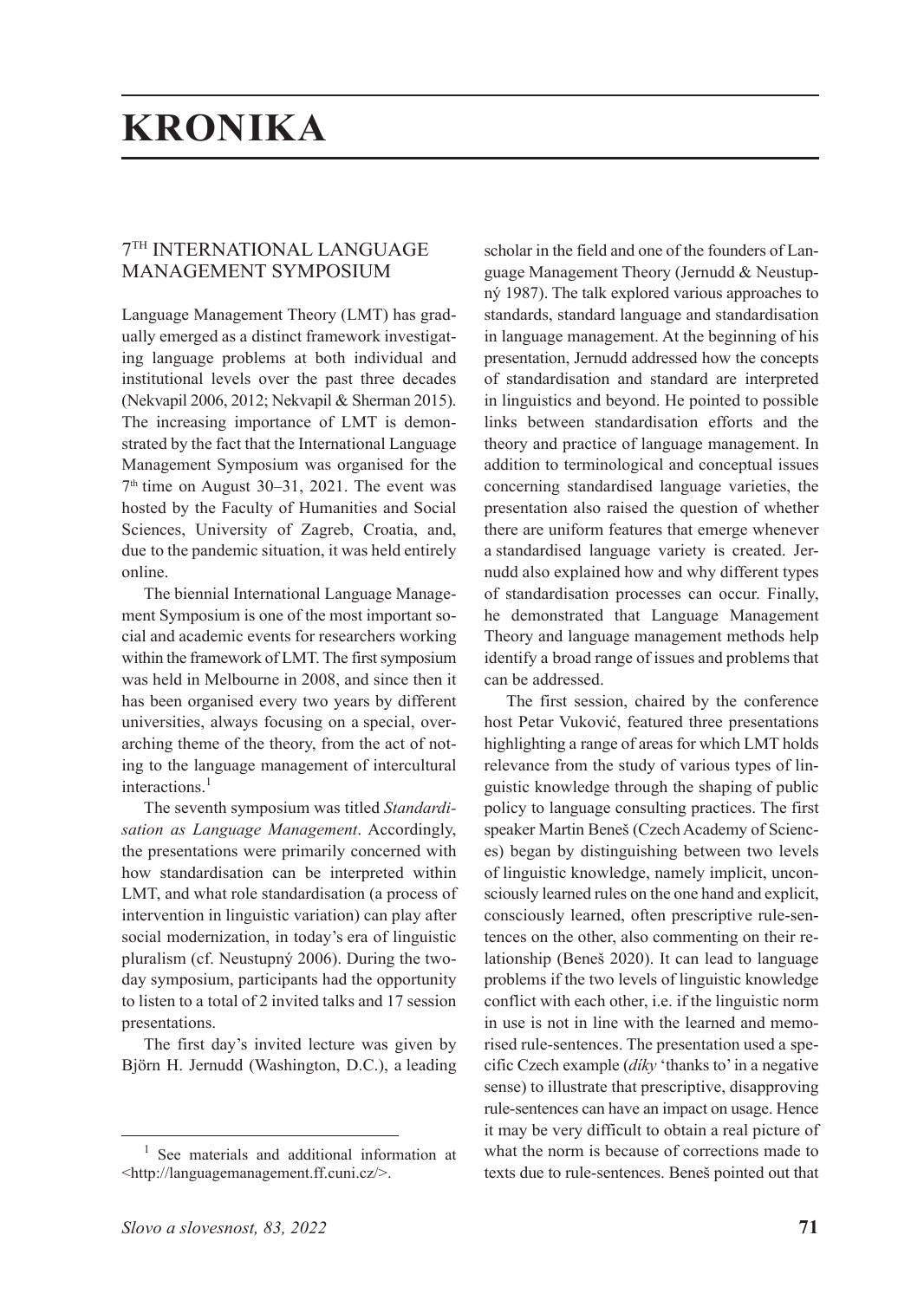we know little about the impact of non-corresponding rule-sentences, although this would be important since it has far-reaching consequences for the conceptualisation of norms and correct, adequate forms, and thus also for language planning.

The second speaker of the session, Alexandra Savić (University of Belgrade, Serbia) discussed how the theoretical frameworks of language policy and public policy are interrelated and what the benefits of an interdisciplinary approach can be. The lecturer started from the premise that language is a complex construct and cannot be investigated without paying attention to all sorts of other political and social phenomena. The lecture highlighted the potential, usefulness, and necessity of interdisciplinary research linking linguistics and political science by comparing the methods of language policy in sociolinguistics and public policy in political science.

The last presentation in the session allowed participants to learn about the work of the Language Consulting Centre of the Czech Language Institute of the Czech Academy of Sciences. Kamila Smejkalová's (Czech Academy of Sciences) talk focused on the analysis of telephone interactions between enquirers and members of the Language Consulting Centre (LCC). The work of the LCC makes a significant contribution to linguistic standardisation because the language users' issues at the level of micro-management serve as a data source for the process of organised language management at the macro level (Beneš et al. 2018). Through the study of several examples, the presentation offered a detailed description of various types of inquiries (questions, complaints and requests for intervention, suggestions) as post-interaction management.

The contributions to Session 2, chaired by Marián Sloboda displayed rich thematic variety, highlighting numerous aspects of standardisation. Zsófia Ludányi and Ágnes Domonkosi (Hungarian Research Centre for Linguistics and Eszterházy Károly Catholic University) considered standard ideology as the source of language problems. They analysed the language problems of Hungarian university students based on their language diaries. The analysis of a database of 120 language diaries and a total of 600 diary entries showed that in a standard-oriented culture such as Hungarian, the standard variety, in addition to its many advantages, can also be a source of language problems.

In their language diaries, students recorded interesting and noteworthy language phenomena and situations. These diary entries show that the language problems they observed can have a wide range of consequences, from simple feelings of discomfort to mockery, while the sanctioning of non-standard language use does not seem to be typical, according to the database.

The second presentation in this session was given by Alenka Valh Lopert (University of Maribor, Slovenia). Her talk consisted of a theoretical assessment of the situation and varieties of the Slovenian language and a part on related empirical research. Slovene has its standard variety, several non-standard varieties, seven dialectal groups, and regional colloquial varieties as well. The presented empirical research focused on the realisation of phonological elements of Maribor urban speech in the non-prepared spoken discourse of non-professional speakers in media discourse at two radio stations on the level of vowels. An important conclusion of the presentation is that non-standard characteristics of radio speech (Valh Lopert & Koletnik 2018) may lead to changes in the spoken standard variety of Slovene.

This session was closed by Jiří Nekvapil, an internationally renowned expert on Language Management Theory (Charles University, Czechia). His presentation focused on the social and cultural environment that influences orthography and typography. He pointed out that orthography in all languages, including Czech, is loaded with social meanings and is often the subject of heated debates. He presented an orthographic attempt which, as a kind of pre-interaction language management, aimed at avoiding a particular language problem by introducing a new letter, the so-called 'middle ž'. The motivation for this avoidance strategy was that in Czech typographic practice the word '*Žid*' beginning with a capital letter denotes the Jewish ethnic group and the word '*žid*' with lowercase letter denotes the Jewish religion, but in many social and historical contexts, it is difficult or even impossible to distinguish between these categories. This situation is evaluated negatively by members of the ethnic group because in their opinion the rules of Czech orthography cannot capture the complexity of Jewish identities (Wein 2021). A recent attempt to introduce a 'middle ž' was aimed at investigating whether the use of a new letter would be an effective solution to this cultural problem.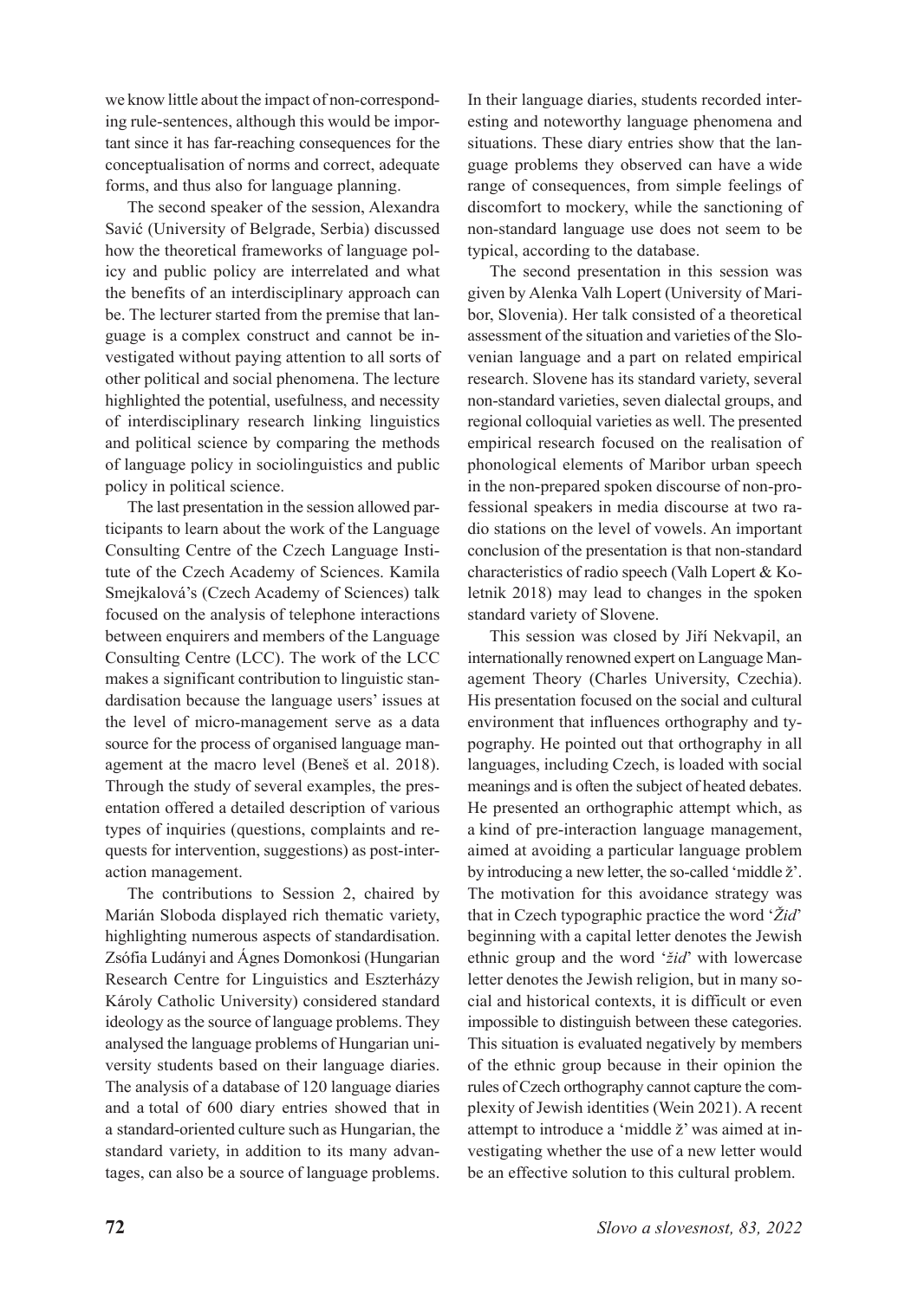The third session, chaired by Jiří Nekvapil, opened with a presentation by Oluhsola B. Are (Adekunle Ajasin University, Nigeria). He discussed the standardisation of Nigerian pidgin (also known as Naija language). As the most widely spoken language in Nigeria today, Nigerian pidgin is the major vehicular language, used mainly in informal contexts. The speaker explained that Naija is often promoted as a possible national language because of its political and ethnic neutrality, but most argue against this on the grounds that the language is not standardised. However, recent years have seen successful efforts at codification, as the Naija Language Academy has developed a Naija reference guide, phonetic alphabets, a comprehensive dictionary and a standard guide for its orthography. The author concluded that the major factor against the elevation of Naija to national language status is not the factor of standardisation or the lack of it, but the absence of political will.

Vít Dovalil's (Charles University, Czechia) presentation discussed the dynamics of how standard varieties emerge in pluricentric languages (cf. Dovalil 2018). The starting point of the research was that pluricentric standards of a language arise in discourses that are created by metalinguistic activities involving various actors. The author highlighted the difference between the management of monocentric and pluricentric standards through the example of labelling products in Austrian stores. While in the management process of the monocentric standard, deviations from normative expectations corresponding to the monocentric perspective are noted and evaluated negatively, in the pluricentric standard they are evaluated positively (gratification, see Neustupný 2003) or at least not entirely negatively. Therefore, gratifications of these deviations contribute to their stabilisation in public discourses.

The final speaker of the session, Petar Vuković (University of Zagreb, Croatia), discussed the failed reform of Russian and Czech spelling in the early 1960s from the perspective of LMT. The main aim of the reform initiatives was to facilitate the acquisition of spelling in schools, which was to be achieved by strengthening the correspondence between the phonemes in the language and the graphemes in the orthographical system. After reviewing the two spelling systems, the author analysed them in terms of LMT and pointed out that political power played a key role in the two reform initiatives.

The invited speaker on the second day of the symposium was Marko Stabej (University of Ljubljana, Slovenia), whose presentation focused on standardisation of the Slovene language and the attitude of Slovenian language users towards it (cf. Stabej 2007). In Slovenia, the standardisation process has recently undergone a significant transformation, becoming more data-driven and speaker-centred. Language policy-making relies heavily on dialogue with language users and on the competence of speakers. This is achieved through a portal designed to keep language users up to date on current language developments in Slovenia and an online forum for discussing sociolinguistic issues. However, the attitude of the community towards the standard language has not changed. Stabej sees the reason for this in the ideology of language in education.

The plenary speech was followed by eight presentations in two sessions. As on the first day of the conference, the topics of the presentations were varied, but on this day the focus was on the standardisation of language learning processes and the measurement of language proficiency as well as language management situations in the contact between languages and cultures. The fourth session of the conference, chaired by Vít Dovalil, included four presentations.

Goro Christoph Kimura (Sophia University, Japan) discussed the role of simplified languages as artificially created language variants, describing them as the result of a language management process. He compared the features, functions, and social contexts of the "Yasashii Nihongo" (simplified Japanese) in Japan and "Leichte Sprache" (easy language) in Germany. Although these two language varieties appear to be similar in function, they are placed in different social contexts. The German Leichte Sprache aims to better involve native speakers of German who have difficulty in reading complicated texts, such as persons with learning difficulties or intellectual disabilities. In contrast, the Japanese Yasashii Nihongo is aimed at foreigners living in Japan. The two simplified languages differ not only in their purpose but also in their direction of development. While in Japan the functions of the simplified variety are becoming relevant to various people and contexts, in Germany Leichte Sprache is primarily used to simplify formal texts. Kimura convincingly proved that the LMT framework can be used effectively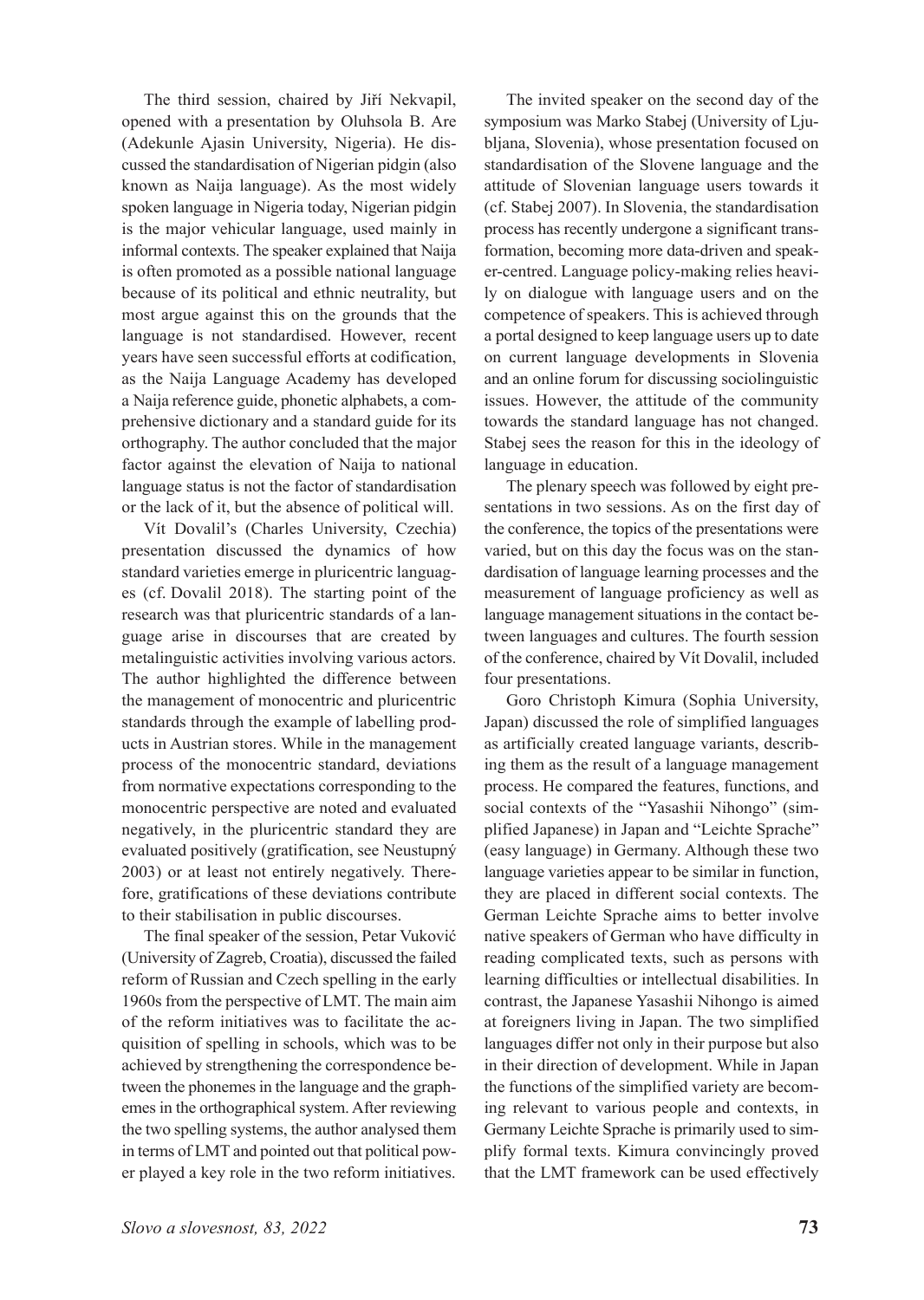to analyse these essential differences beneath superficially similar linguistic phenomena. Different trends in the two simplified varieties can be described in terms of different language management processes, beginning with different noting and evaluation, followed by dissimilar adjustment plans, contrastive implementation, and feedback.

The second speaker of the session, Emi Murata-Margetić (University of Zagreb, Croatia) presented the transformation of JFL (Japanese as a foreign language) teaching and the situation of Japanese language teaching in Croatia. The phenomenon of standardisation in this field concerns attempts at standardising language teaching and the measurement of language proficiency. The Japan Foundation has developed a framework for the effective assessment of Japanese language learners' language proficiency, modelled on the Common European Framework of Reference for Languages. In Japan, certain residence permits, job opportunities, and in some cases, university admission depend on language assessment, and a test is needed that measures speaking, listening, writing, and comprehension. The speaker presented the language proficiency test developed by the Japan Foundation and related textbooks and websites, as well as the history of Japanese language teaching in Croatia.

In the next presentation, Tamah Sherman and Jiří Homoláč (Czech Academy of Sciences) also spoke about the possibility of standardising the measurement of language skills and testing immigrants' language competencies. They interpreted the testing of immigrants' language skills as organised language management. Since 2008, immigrants from outside the EU in the Czech Republic have had to pass a language test to obtain a permanent residence permit. However, testing does not always guarantee that they will actually learn and use the language. Based on so-called language biography interviews with test-takers, and semi-structured interviews with test designers, examiners and teachers, the authors have sought to find out what the connections are between the standardisation of language knowledge required through testing and individual processes of language acquisition and use, what the similarities are between speakers of different languages, and how the experiences of exam-takers can help the organised management of immigrant language acquisition.

Lisa Fairbrother (Sophia University, Japan) presented a specific problem of residents in Japan, caused by the lack of standardisation in the writing system. Foreign names can be transcribed in various ways in the Japanese writing system. This is particularly problematic for users with non-Japanese names when they are using digital services. These services vary in the characters and transcription methods they use, and set different limits for name length, thus some users may not be able to give their full names or may have to use different spellings when using different services. Based on the online comments of Japanese residents with 'non-Japanese' names and the experiences they describe in interviews, this presentation examined what kinds of name-related problems are noted and how they are managed. Fairbrother argued that the problems of writing non-Japanese names are discriminatory language practices whose management may ultimately require legislation.

The four contributions to Session 5, chaired by Tamah Sherman, concentrated on the topic of minority languages. The first presentation was given by Oliver Currie (University of Ljubljana, Slovenia) on the position of two minoritised, politically subordinate languages, Welsh and Scottish Gaelic, in the United Kingdom. The author pointed out the paradox that although these two Gaelic languages are increasingly present in the broadcast media and taught at schools, with central areas also experiencing an increase in population, there has been a continued decline in the proportion and number of speakers in their heartland areas as well as in their use as community languages, so their cultural status has been weakened. The talk concluded that language planning for minoritised languages needs to take into account certain factors, including social, economic and cultural changes, and try to anticipate the impact of these factors and changes on language maintenance, in particular of community level bilingualism with a dominant language.

The second presentation, given by Zuzana Týrová (University of Novi Sad, Serbia), focused on the sociolinguistic situation of the Slovak minority in Vojvodina, which is considered a multilingual region, since it is home to 26 ethnic groups. After giving an overview of language policies and legislation, the author went on to discuss language management and selected language problems in detail. In practice, there are still problematic issues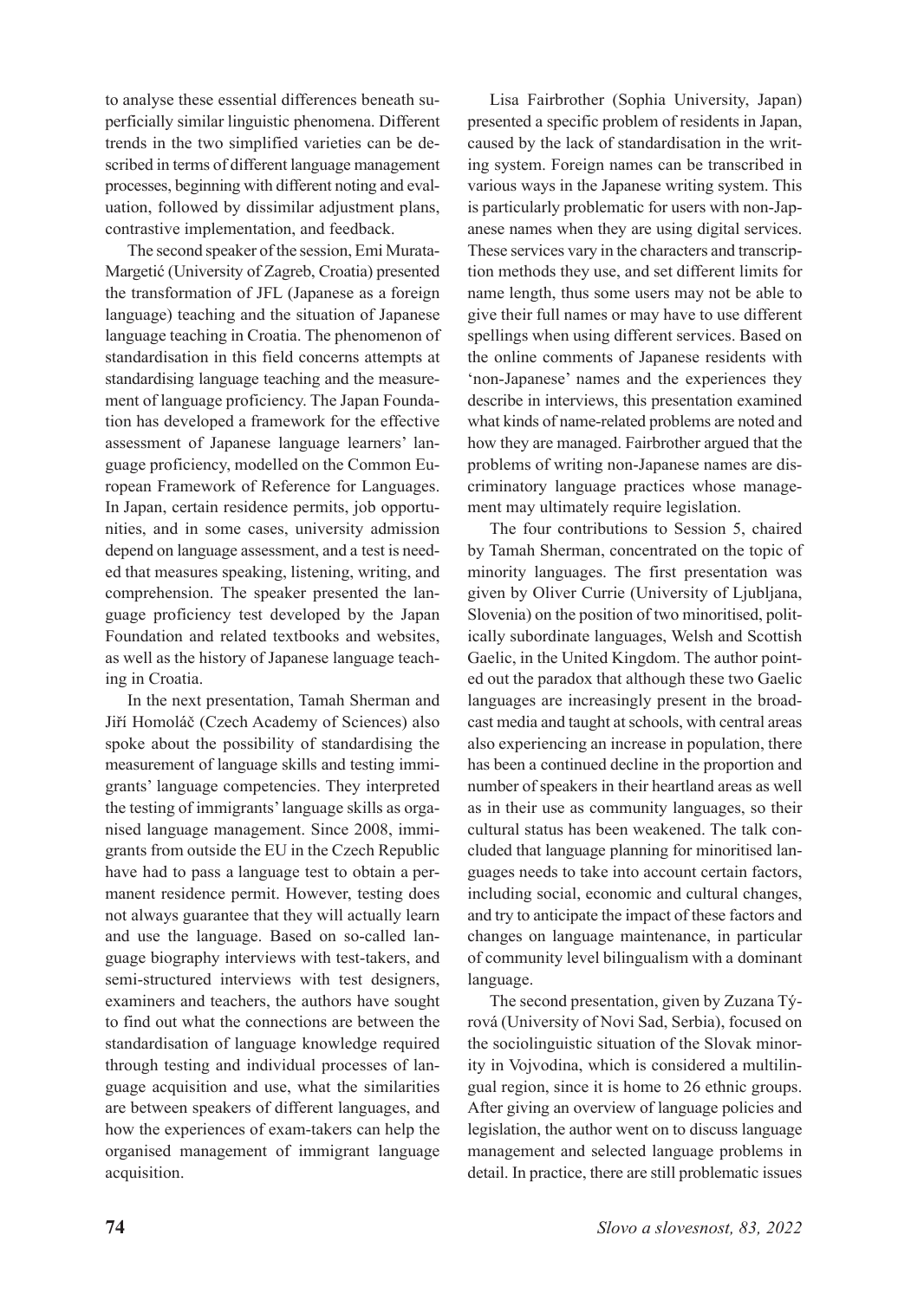and areas, but also several positive developments. The author highlighted the need for preventive linguistics, language management for the preservation of Slovak as the language of the enclave.

Sean Meades (Algoma University & NORDIK Institute, Sault Ste. Marie, Canada) discussed language management and state formation in the Canadian white settler colony. The research combined several methods to investigate how Indigenous people at Baawating have adjusted their language choices in response to institutionalised language policy, and how Canadian "Indian policy" has affected the language choice of Indigenous people at Baawating. The conclusion was that Canada is experiencing a decline in linguistic diversity due to a number of influencing factors. The Anishinabe-dominant domains are gradually eroding, and recreating spaces for intergenerational transmission and new learners requires interventions in multiple spheres.

Tobias Weber (Ludwig Maximilian University of Munich, Germany), the final speaker of the session and also of the symposium, outlined a research approach that combines documentation efforts on minority languages with a developing standard language and sociolinguistic study on language attitudes, language policy and meta-linguistic discourse. He proposed a dynamic, bottom-up approach to deciding on standardisation and terminology, investigating modern languages in modern domains, focusing on content experts' authentic language use. The first step in data collection is to document the professionals' own language use. Data can be collected through structured interviews and focus group discussions with blue collar workers about their professions. The expected outputs of the research are language documents, policy recommendations and teaching materials. As an overarching theoretical background to the research, LMT focuses on meta-linguistic negotiations. The author concluded his presentation by stating that the synergy between LMT and Language Documentation could fruitfully contribute to research on standardisation and offer support for disenfranchised members of minority language communities.

Although the symposium was held entirely online for the first time, very exciting and thoughtprovoking discussions followed the presentations, not only in spoken conversation but also in writing, in the chat window.

The main aim of the symposium was to explore all basic aspects of standardisation processes from the perspective of Language Management Theory. The topic of standardisation was an important and productive choice as the main theme of the conference. The rich and varied presentations at the symposium confirmed Neustupný's (2006) findings on standardisation, namely that it is linked not only to the emergence of a standard language variety in each language but also to language cultivation, the development of genres and terminology, language teaching (including standardisation of language testing processes), and the establishment of norms and standards for intercultural contact. Standardisation processes are often criticised for their restrictive role, but the presentations at the symposium all pointed to the function of the standard in creating equal treatment and equal opportunities, as it makes language proficiency measurable. At the same time, and in connection with the efficient apparatus of this theory, language management opens new possibilities of analysing the processes of language destandardisation.

Since the 7<sup>th</sup> Symposium also demonstrated how effectively LMT can be applied and what a broad range of contexts it is relevant for, the speakers and the conference organisers agreed that the symposium would again be held in two years' time, as has been the tradition.

## REFERENCES

- Beneš, M. (2020): Language rules, rule-sentences, and how they are interrelated, or Norm vs. codification. *Naše řeč* 103 (5), 393–408.
- Beneš, M., Prošek, M., Smejkalová, K. & Štěpánová, V. (2018): Interaction between language users and a language consulting centre: Challenges for language management theory and research. In: L. Fairbrother, J. Nekvapil & M. Sloboda (eds.), *The Language Management Approach: A Focus on Research Methodology*. Berlin, Bern, Bruxelles, New York, Oxford, Warszawa, Wien: Peter Lang, 119–140.
- Dovalil, V. (2018): *Standard Varieties of Pluricentric Languages: A Language Management Approach* (= Working Papers in Language Management 3). Available online at: <http://langua gemanagement.ff.cuni.cz/system/files/documents/wplm-03\_dovalil.pdf>. Cit. 7/2/ 2022.